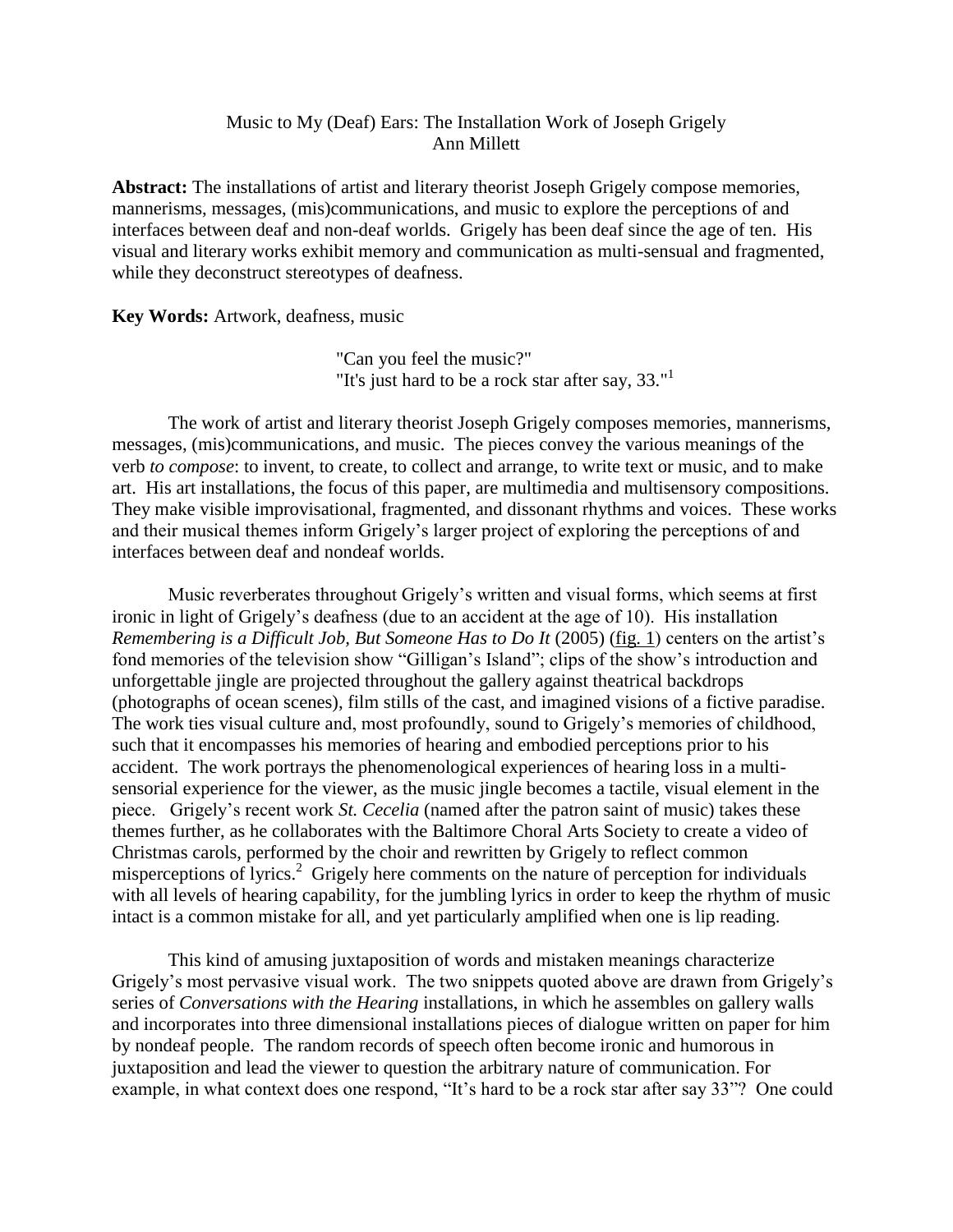imagine a conversation partner writing to Grigely, "Can you feel the music?," due to his deafness, although this phrase is also a familiar dance expression. By sampling such comments and mediating them through visual arrangement, Grigely frames his own fragmented perceptions of communication in a world that does not accommodate deafness. These themes extend beyond the perceptual frames of Grigely's body, as the works visually portray the disjointedness and performativity of all human memory and communication.

Irony is at the heart of Grigely's work. His primary subject is visual and oral mediation and the mixed messages inevitably produced. Communication, particularly in our technologically driven culture of emails, cell phones, text and instant messages, the internet, and online chatting and blogging, is endlessly disjointed. Despite, and perhaps *because* of all the communicating devices at our hands, lips, and ears, miscommunication defines contemporary culture. Similarly, memory proves always multisensory and fragmented. For Grigely, remembering the musical jingle to Gilligan's Island is no more a feat than anyone, hearingimpaired or otherwise, recalling music or words from the past. The show itself and viewers' memories of it are based in imagination. What most people remember iconically and exclusively from the musical jingle is the repetition of, "A three hour tour, a three hour tour," as well as the melodious run down of the cast's identities, from Gilligan to Mary Ann. Again, such random sampling composes human memories and experiences.

The seemingly antithetical, indeed ironic juxtaposition of music with deafness is Grigely's point. The notion that those with hearing loss cannot experience and enjoy music is a common misconception, for the majority have some range of aural access to music along the spectrum of hearing loss, and all people (deaf and nondeaf) experience music orally, visually, and sensationally to varying degrees; after all, "feeling the music" can elicit a physical and emotional act of memory, joy, or catharsis. Music educators Ann-Alice Darrow and Diane Merchant Loomis (1999) investigate how pervasive stereotypes of deafness in the media affect perceptions about students with hearing loss, finding repeated scenarios in cultural representations in which nondeaf characters pity those with hearing loss for their inability to hear music. Music defines the "lack" associated with deafness in popular representations. The work of many deaf musicians, such as Jamie Berke, percussionists Evelyn Glennie and Shawn Dale Barnett, and the rock band Beethoven's Nightmare, as well as the popular Gallaudet Dance Company and a 2000 production of the musical *West Side Story*, performed at MacMurray College in Jacksonville, Illinois, with students from the Illinois School for the Deaf as the Sharks *Deaf Side Story* (Rigney, 2003), adamantly challenge this false assumption. Likewise, Grigely's work takes to task the assumed disconnection between deafness and music. Darrow and Loomis add that making rhythm visual greatly adds to deaf students' perception and enjoyment of music; in relation, Grigely creates a rhythm of words and sounds with his artwork, making visual the dynamics of conversation and music. Darrow and Loomis define the popular assumption that a hearing impairment forecloses one's access to music as a form of ethnocentrism – the act of judging and degrading another culture by the standards of one's own. Grigely's work turns the tables on such ethnocentric biases and historical practices. His *Conversations with the Hearing* installations invert the scenario of the Western "able-bodied" scientist studying the deaf "Other," as he performs an archeology of conversations, records nondeaf culture in fragments, and displays his archive (Davidson, 2002). Grigely's hearing loss and need to communicate with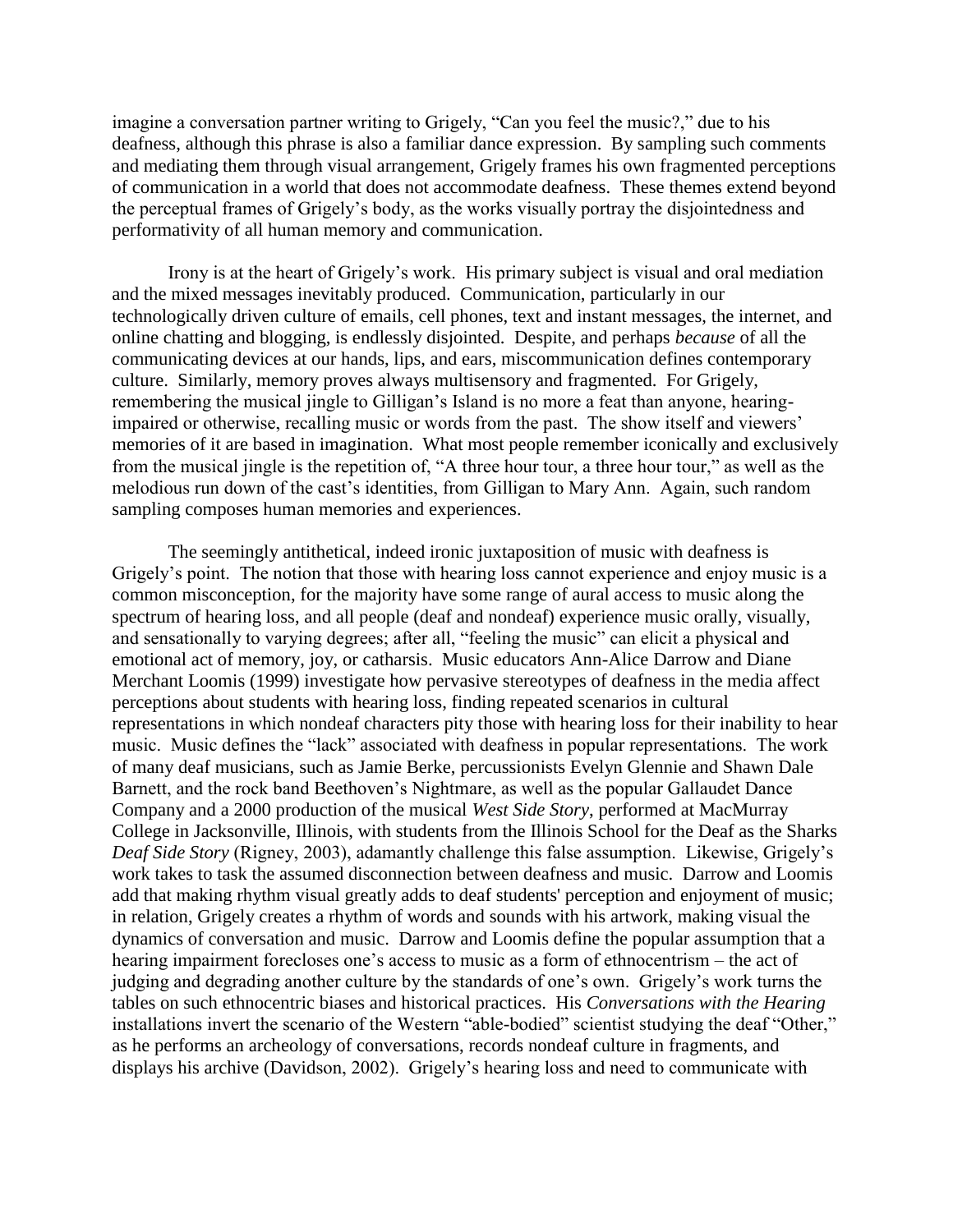nondeaf populations make this work possible, as deafness becomes the source and inspiration for art.

Grigely also inverts the traditional hierarchy of oralism and sign language in the Deaf/deaf community. The distinction between these two terms relates to whether one was born with or acquired deafness, how oral one is or chooses to be, and how one identifies himself or herself. People who are "deaf" tend to be more oral, as many (like Grigely) have been at one time part of the nondeaf population. This term often refers to hearing-impairment in general, whereas "Deaf" individuals share a common language of sign and consider themselves a linguistic minority. Oralism, the practice of communicating through speech versus sign language and the predominate basis of deaf education, has a long ideological history, associated with not only ableism (ethnocentrism of the nondeaf), but also eugenics of the "deficient" (Mirzoeff, 1995). According to these traditions, deaf people were supposedly "cured" when they could most conform to the nondeaf, oral world.

The privileging of spoken over written word, which Grigely's works challenge, transcends deaf histories. In Western theology and theory, the oral word is associated with truth and logic. Jacques Derrida and other post-structuralists have interrogated these traditions in their questioning of language as a basis of knowledge. Derrida coined the term "deconstruction" to describe literary and visual acts that invert and confuse conventional language systems. Deconstruction bears implications well beyond the scope of this paper, but the elements most relevant to Grigely's work are pervasive fragmenting and quoting ironically, taking quotes in and out of context, and, in these acts, critiquing convention and systems of knowledge. In relation, deconstruction as a practice also involves Roland Barthes' theories surrounding the death or demystification of the notion of a self-contained, original, independent author/speaker. Deconstructive tendencies arise in Grigely's assemblages of fragmented and decontextualized quotes, whose anonymity further suggests a gesture toward the irrelevance of the specific speaker or author in favor of foregrounding the perceptions of the viewer/reader. Grigely showcases how communication and memory are illogical – nonlinear, random, and incomplete.

Grigely is well-versed in these theoretical practices. His book, *Textalterity: Art, Theory and Textual Criticism* (1995), asserts the significant changes in meaning and connotation of texts (both visual and literary) over time. He argues that new contexts inform and transform historical texts' signification and how the viewer/reader makes meaning of history itself. Grigely writes: "As a consequence, textalterity is less related to the medium of a work than to the ways or processes in which the work is disseminated" (p. 53). Grigely asserts that the ultimate significances of texts and viewer/reader's perceptions of them is always codependent on the texts' mediation over time and in and out of contexts. For Grigely, all texts are multicontextual and accumulate fragmented meanings.

Themes of deconstruction and accumulation materialize in Grigely's artworks. In wall hangings such as *Multiples* (2000) [\(fig. 2\)](#page-11-0) and *223 Conversations* (2005) [\(fig. 3\)](#page-12-0), Grigely assembles notes written to him in a variety of situations and on a variety of media. These works display doodles, scribbles, cartoons, and nonlinear fragments recorded on materials that are themselves taken out of context: notebook paper, post-it notes, postcards, stationary, envelopes, menus, napkins, pieces of tablecloths, matchbook covers, gallery programs and brochures,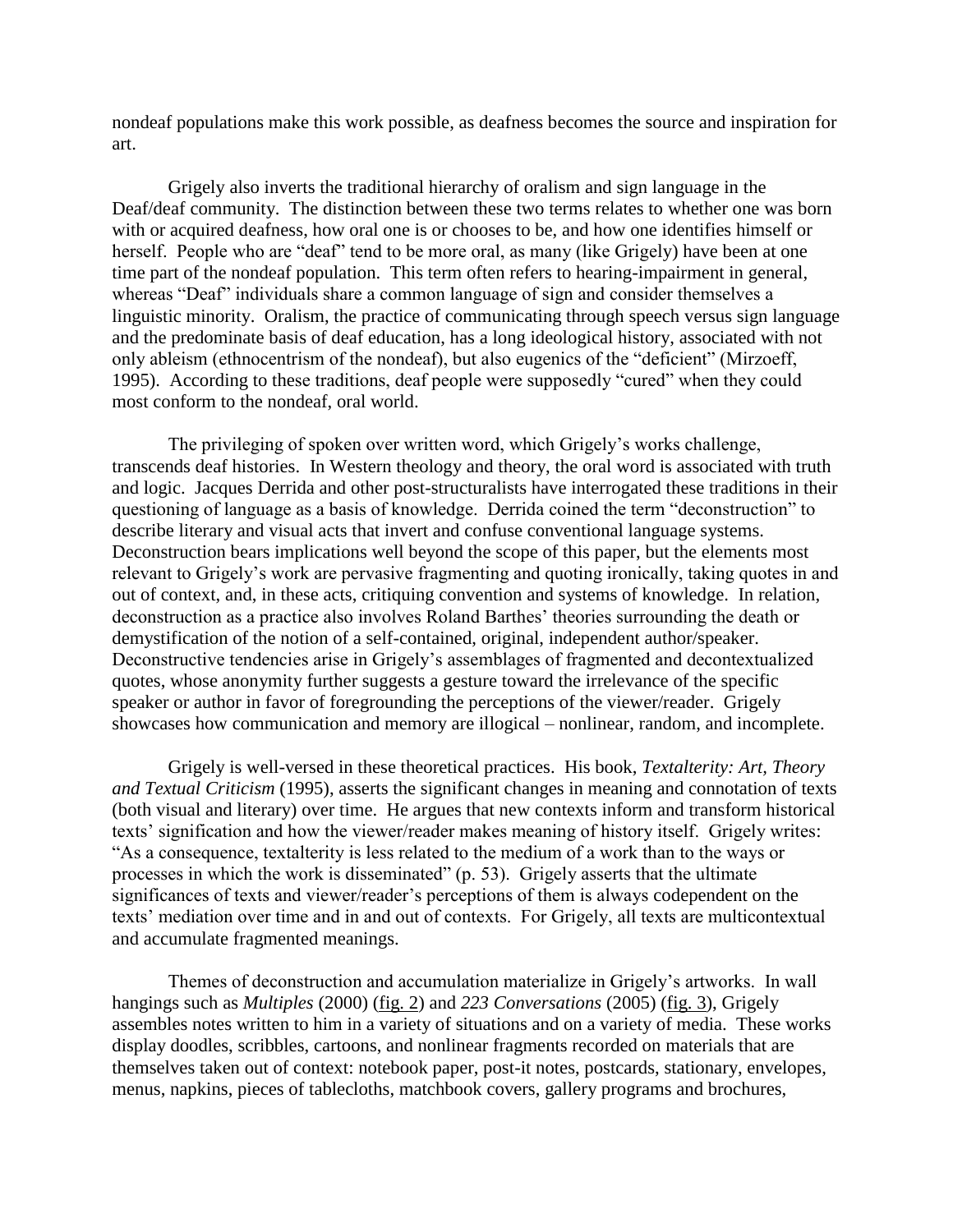foreign bills, claim-check stubs, registration cards, recipe cards, and pages from magazines and catalogs. The media or fabric of these works crosses genres of high and low art while crossing public and private social settings. The collection of these fragments into the shape of a traditional painting or mural presents the false illusion of integration. In *Multiples*, different sized, but all straight-edged index cards, sheets of colored paper, scraps from small note pads, and the back of an envelope, all in various shades of blue, are evenly spaced and assembled in a perfect square. From a distance the work resembles a colorfield painting by Mark Rothko or an example of Yves Klein's canvases saturated with his trademark blue. In *223 Conversations*, different colors and sizes from a variety of transcribed materials are arranged in rectangular mural; from a distance it looks like an abstract painting, in a geometric pattern that traditionally in art history contains no tangible subject matter. However, the work is composed of communication. As one gets closer to translate the texts on the individual pieces of *Multiples*, written in all directions, one encounters: "She scored some VIKADIN [sic] (pain reliever) mixed w/liquor = superfun"; "sex kitten"; "Olivier very good friend"; "that's not what I'm taking about"; a sketch of a cartoon dog about to be hit by a flying newspaper and staring down at a gun; and "What? Not in a bar! I thought you said Ass." These curious and humorous sound bites implicate the viewer in eavesdropping and escape explanation. The works depict visually the vivid color of conversations in a chorus of dissonant voices.

Davidson (2002) has described Grigely's work as the perception of communication when "encountered through a deaf optic," choosing a strategically ironic concept that underscores the multisensory and multilingual experience of communication for deaf people through fragmented acoustics, lip reading, body language (sign, gesture, and expression), and contextual clues. With these disjointed puzzles, Grigely recreates for the viewer his own embodied experience of interpreting "conversations with the hearing" while suggesting that the nature of all communication is puzzling.

Grigely deconstructs communication, particularly in the creative media of literature, art, and music, as purely oral OR visual. Like his methodology in *Textalterity*, Grigely's visual art methods frame images as texts, but specifically ones that are interpretively open for and lost in translations. In the booklet *Vox Populi* (2003) [\(fig. 4\)](#page-12-1), Grigely reproduces works by the famous  $17<sup>th</sup>$  century painter of Italian cityscapes, Canaletto, literally turning art into a text. A life-size fiberglass sculpture of a dog drawn from one of Canaletto's works, titled *Dog from Canaletto's Riva Degli Schiavoni* (2003) [\(fig. 5\)](#page-12-2), stands in for a viewer posed outside the frame and external to the conversations inside the paintings.

Art critic Frank Nicholas (2004) has likened this pairing of the dog with the paintings to the relationship of any beings that speak different tongues and communicate through combinations of gestures and sounds. Canaletto's paintings were popular among tourists to 18<sup>th</sup>century Italy and served as souvenirs and fragmented memories of travel. In art history, conversation pieces are paintings of people engaged in socializing and leisure. They are traditionally silent, yet portray conversation and exchange through gestures and body language, similar to sign language (Mirzoeff, 1995). Painting, sculpture, photography, and a range of artworks communicate through visual and textual cues, and in this sense most art is nonoral in its communicative modes. Art historian Nicholas Mirzoeff underscores how all artwork, with its multiple forms of communication, is always dynamic, gestural, and open to interpretation and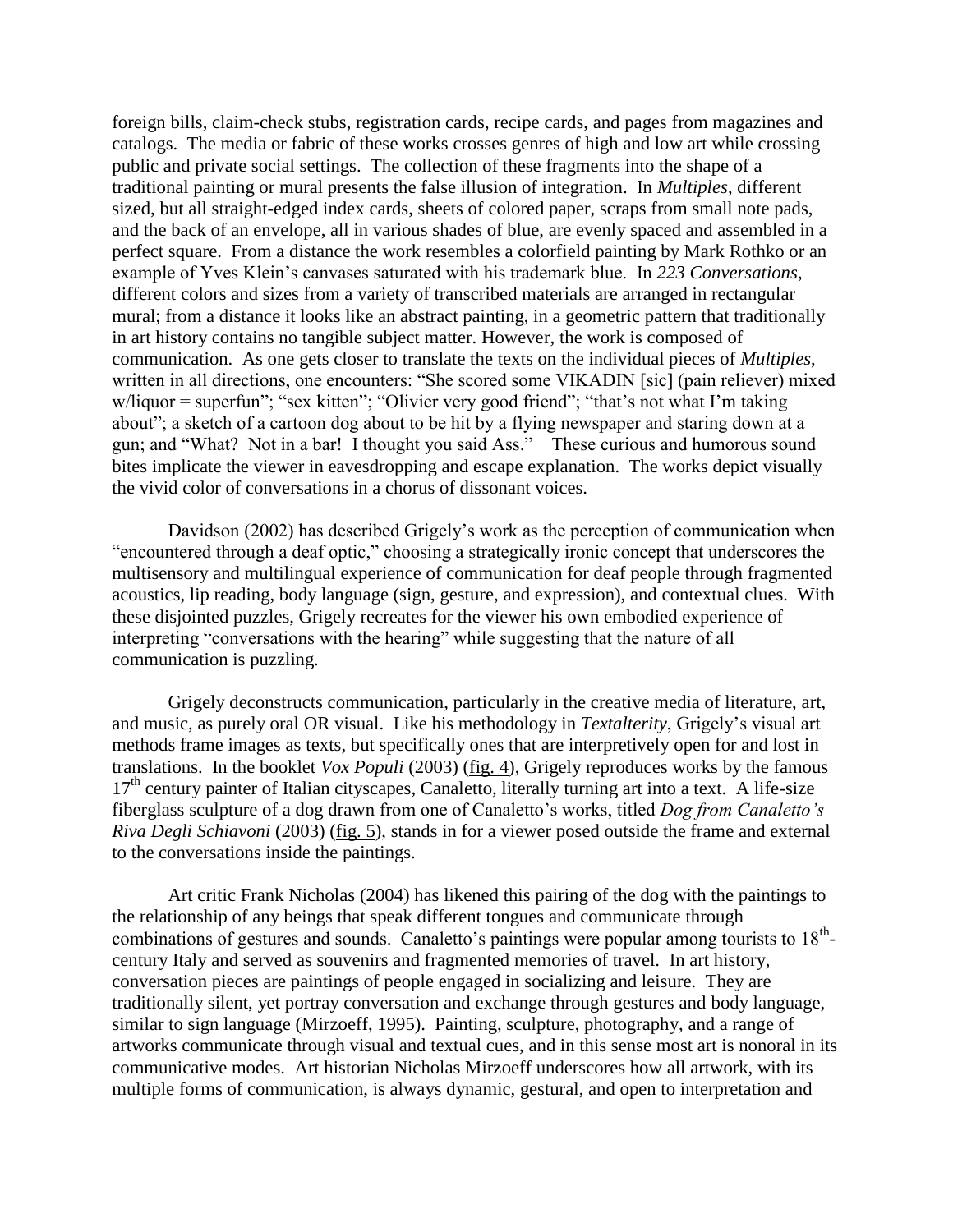individual perception. In these ways, Mirzoeff compares art with performing sign language and with deafness itself. The means by which visual art mediates its content, context, and expression is always fragmentary, multi-sensual, performative, and subject to endless misunderstandings, as Grigely's art makes vivid. His subject matter is the nature of mediation.

Grigely's modes of mediation are most musically analogous to electronic sampling. Music historian Mark Katz (2004) explains that digital sampling is a type of computer synthesis in which sound is rendered into notated data. Katz writes: "On the simplest level sampling works like a jigsaw puzzle: a sound is cut up into pieces and then put back together to form a digitized 'picture' of that sound" (p. 138). Katz's description of musical sampling resembles Grigely method of making sound visual and "puzzling." Parallel to musical sampling, Grigely quotes, fragments, recontextualizes, and mediates sound into a unique arrangement. A remixed musical piece, according to Katz, composes representations of original sounds, on which infinite manipulations to tempo, pitch, reverberation, and frequency are performed. These sounds can be "reversed, cut, looped, and layered" (p. 139). Grigely makes this process visual in his *Conversations* installations, as the colors of the materials written on, variations of writing style, scribbling and doodling, and the juxtapositions of the comments change the tone, pulse, and flavor of the individual quotes.

Many of Grigely's scholarly articles also employ sampling methods. In 1986, he produced a series of 32 postcards to the artist Sophie Calle in response to her exhibition, "The Blind," in which she photographed a series of blind people, asked them to describe their notion of beauty, and recreated what she interpreted from their responses in a photograph. Grigely found the exhibit problematic in its exploitation of blindness as a metaphor and because of Calle's ethnocentric mediation of what the subjects "saw" as beauty. On these postcards, he sampled the conventional discourses of disability represented in Calle's (in his opinion) ableist work. He also included his own embodied experiences as a deaf person perceiving the work. The content of these postcards was assembled in an essay that serves as art and disability commentary (Grigely, 2000).

A more recent essay by Grigely, "Blindness and Deafness as Metaphors: An Anthological Essay" (2006), follows in this vein, as he assembles a series of quotes from a variety of writers who engage problematic metaphors of blindness and deafness. Among the analogies in these clips, blindness and deafness symbolize ignorance and acts of ignoring the "truth." This random sampling demonstrates the repetition and pervasive dissemination of these derogatory metaphors in culture, in sources ranging from popular media to postmodern art to critical race theory. The varying sources are samples and arranged to create a larger narrative of cultural ableism. Finally, Grigely assembled a similar narrative drawn from historical scholarship on deafness from the Renaissance to the present, which he titled *Deaf & Dumb: a Tale* (1994). As in his other sampling acts, the original context is indicated, yet fragmented for discursive comparisons. The materials, which demonstrate that deaf people have been medicalized, demonized, pitied, infantilized, and eugenicized historically, create a metonymic pattern. The underlying cultural narrative associates deafness again with ignorance and individual failure to "overcome" affliction.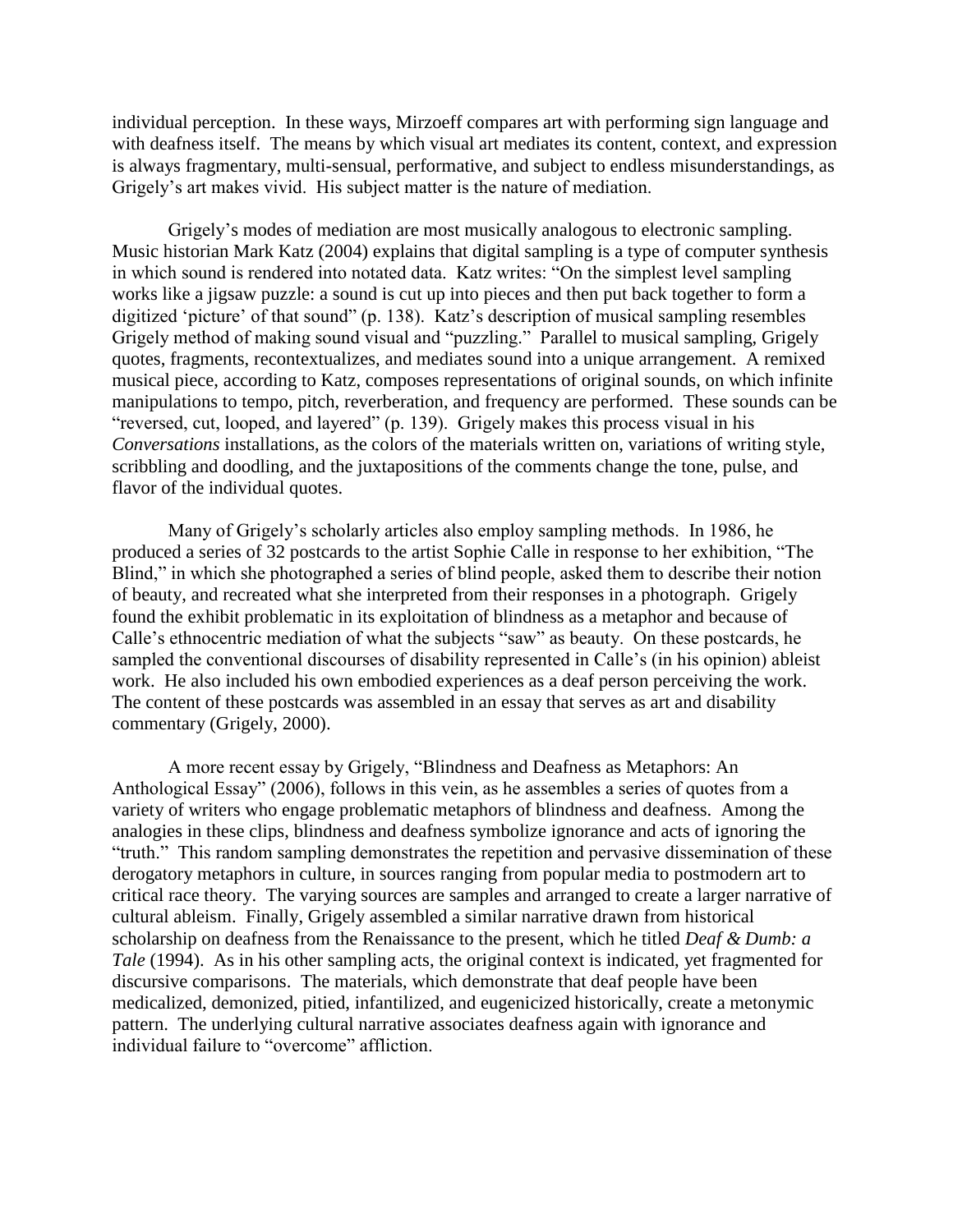In Grigely's visual works and in musical sampling, fragments of manipulated sound are drawn into larger rhythmic compositions. Grigely's visual sampling compares to Katz's (2004) example of the composer Paul Lansky. In *Notjustmoreidlechatter*, Lansky digitally manipulates speech into rhythms of musical sound. In all his prior work, rather than quoting original music Lansky draws on the rich music of everyday life, from conversations to the background "noise" of private and public spaces. Katz writes: "*Notjustmoreidlechatter* wonderfully demonstrates the musical and aesthetic potential of digital technologies. Like an alchemist, Lansky transforms the ordinary into the precious, where a spoken word becomes a superhuman chorus" (p. 144). Similarly, Grigely draws multiple voices into a kind of magical, electronically produced chorus. In *Blueberry Surprise* (2003) (figs. [6](#page-13-0) and [7\)](#page-13-1) (displayed alongside *Vox Populi* and *The Arch of Septimus Severus*), Grigely presents a digital print that loops conversation fragments in alternating red, orange, and black electronic font, relating to how Katz identifies the process of manipulating sound in digital sampling. Samples of the type read: "Coney Island Cap Ferret Irish people"; "lots chives & parsley lots cheese on top"; "ashtrays, tools. They sent a robot down." The work is composed of notes, literally, and Grigely creates a colorful rhythm of voices and notes with beats of endless chatter and punctuated statements. Katz describes Lansky's technique as creating an illusion of clarity, which questions the viewer's desire to extract clear meaning from the music. Similarly, Grigely's patterns and dissonant melodies ask his viewers to experience sound sensually rather than cerebrally – to stand back and take in the view.

The puzzling and indecipherable components of Lansky's and Grigely's works are aesthetic and symbolic. Katz describes the "countless unintelligible voices" in Lansky's *Notjustmoreidlechatter* as "what one might take for the Babel of legend." "Babel" signifies a confusion of voices, particularly in singing, as well as a scene of noisy confusion. Derived from the Hebrew Babylon, the term Babel originates from the Biblical story in which humans attempted to build a tower high enough to reach Heaven. According to the scripture, God intervened by confusing the languages of the builders so they could not communicate, therefore preventing human access to Heaven and producing the origin of different languages on Earth. Grigely's work composes such a Babel of voices, exemplified by the commissioning by and including of his work in a 1999 exhibit at the Ikon Gallery titled *Babel: Contemporary Art and the Journeys of Conversation*. The 11 artists' work featured in the exhibit share themes of translation, interruptions, alphabets, relationships of text and image, language taken in and out of context, Freudian slips, utterances, chatter, and communication losses. Grigely's work incorporates all of these subjects in his sampled and mediated visual fragments and oral bites.

Similarly, the 2006 Alejandro González Iñárritu film *Babel* incorporates manifestations of the Babel metaphor in a specifically contemporary, technological, global culture. The metonymically related stories that take place across the globe in the film are thematically linked by the loss of communication, despite the characters' desperate attempts to cross language and cultural borders, to utilize cell phones and other information systems, and poignantly, to communicate in a variety of languages, including those of the deaf.

One of the main characters, Chieko (played by Rinko Kikuchi) is a deaf Japanese teenager struggling with the suicide of her mother and her raging and confusing sexuality. Like many teenage girls, no one seems to understand her, which is amplified by the fact that she communicates with the nondeaf world, like Grigely, through sign, lip reading, body language,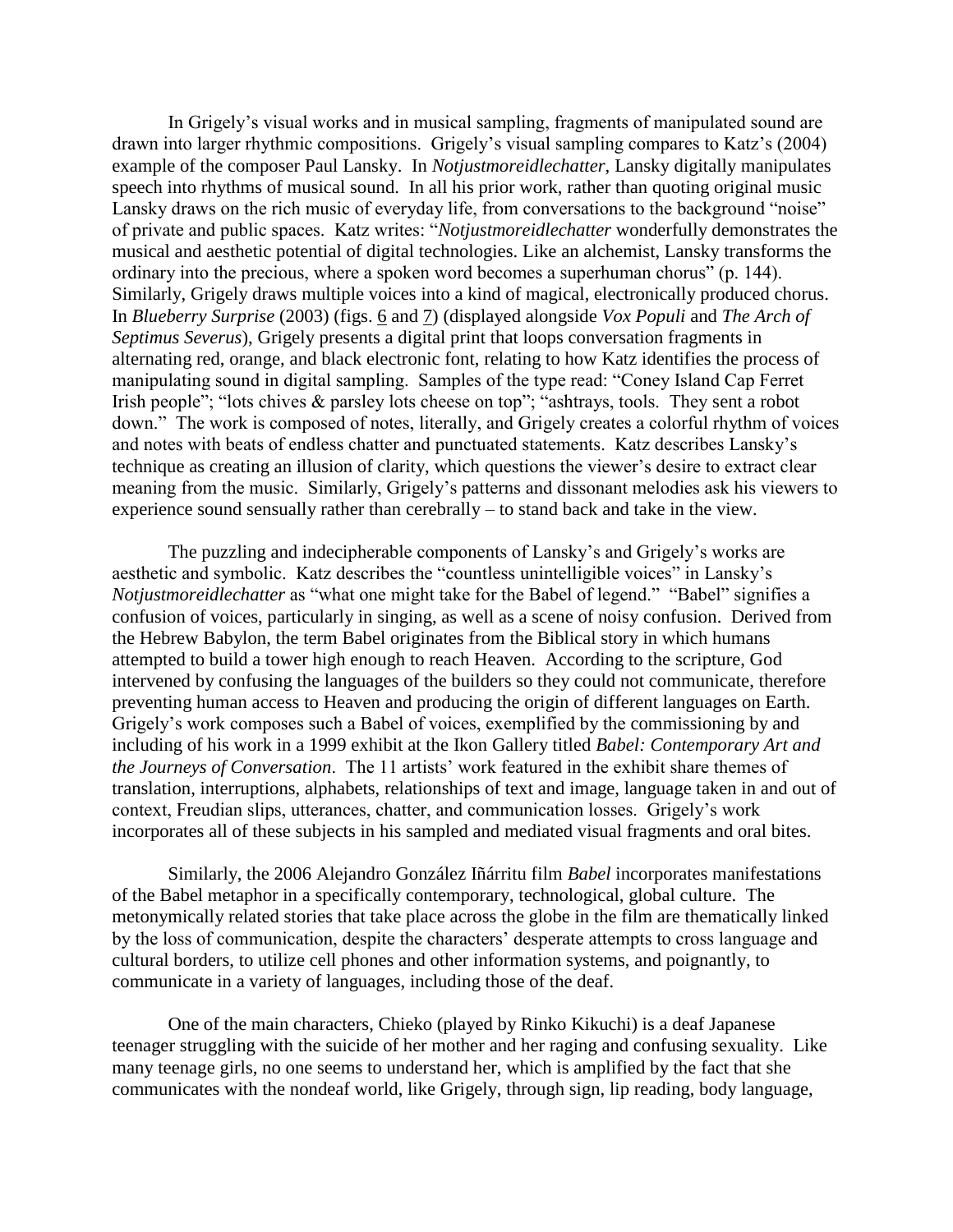and written notes. The film captures her perceptual experiences. For example, a scene in a dental office waiting room eliminates audio sound, and the gestures, actions, and movements of lips – observations of everyday life – seem random and incomprehensible through the background silence and through Chieko's eyes.

In a later scene in a disco, Chieko's perceptions of the strobe lights and ear-piercing American techno music are intensified by the intermittent absence of only the musical sound and by the camera's fast editing. Chieko "feels the music," which is also intensified from her use of drugs and alcohol. In this Babel of sensory stimulation, Chieko's deafness does not prevent her from having a powerful moment of understanding. No words are necessary as she witnesses the boy she has a crush on making out with her girlfriend. The silence surrounding her as she walks home captures her feeling of isolation and complete absorption in her internal world.

Larger themes of the film manifest in Chieko's interaction with technology: dancing in the disco, signing with her deaf girlfriends through portable video devices, text messaging, becoming alerted by timed lights in her apartment, and channel surfing the television, during which she briefly touches on a news story about a shooting in Morocco that, unbeknownst to her, is connected to her family history. These technological media both enable and disable her communication with others. Tragedies in *Babel* among all the characters occur because of misinterpretations and assumptions of the "Other." Those in power cause anxiety and provoke defiance in the marginalized, producing the disempowered to react with violence and destruction. In reaction to boys who have rejected her because of her deafness, Chieko signs angrily to her deaf friend: "They look at us like we're monsters... I'll show them the real hairy monster," as she removes her underwear and prepares to flash them. She becomes or shows the "monster" they assume her to be. Meanwhile in the film, random, unpredictable relationships arise that cross cultural, geographic, and communicative barriers. Characters make unexpected connections emotionally, despite the seemingly divided world.

This kind of metaphoric border is the site of Grigely's work. His works take place in the interactions between the deaf and the non-deaf and capture the dynamic intersections of cultures and languages. Nicholas Mirzoeff states (1995, p. 10-11):

"Deafness can never be stable or essential, but is always a cultural construction in need of renewal, and an image in need of focus and definition….In order to visualize deafness, a screen must be created and defined, which in turn requires that it be framed; that is, have defined borders and parameters. Neither the hearing nor the deaf live in self-contained worlds, but are interdependent on each other. For as the hearing look at the deaf, the deaf look back and disrupt or confirm the image produced. The result is what I shall call the 'silent screen' of deafness, which depicts neither the deaf themselves nor the view of the deaf seen by the hearing, but rather the product of the interaction of the two looking at each other. It takes two people for deafness to be seen, one with hearing and one without. The screen is the product of the intersection of two gazes which forms a certain space for perception, making it possible (in this case) to see the deaf within a category known as deafness. This notion of the screen is derived from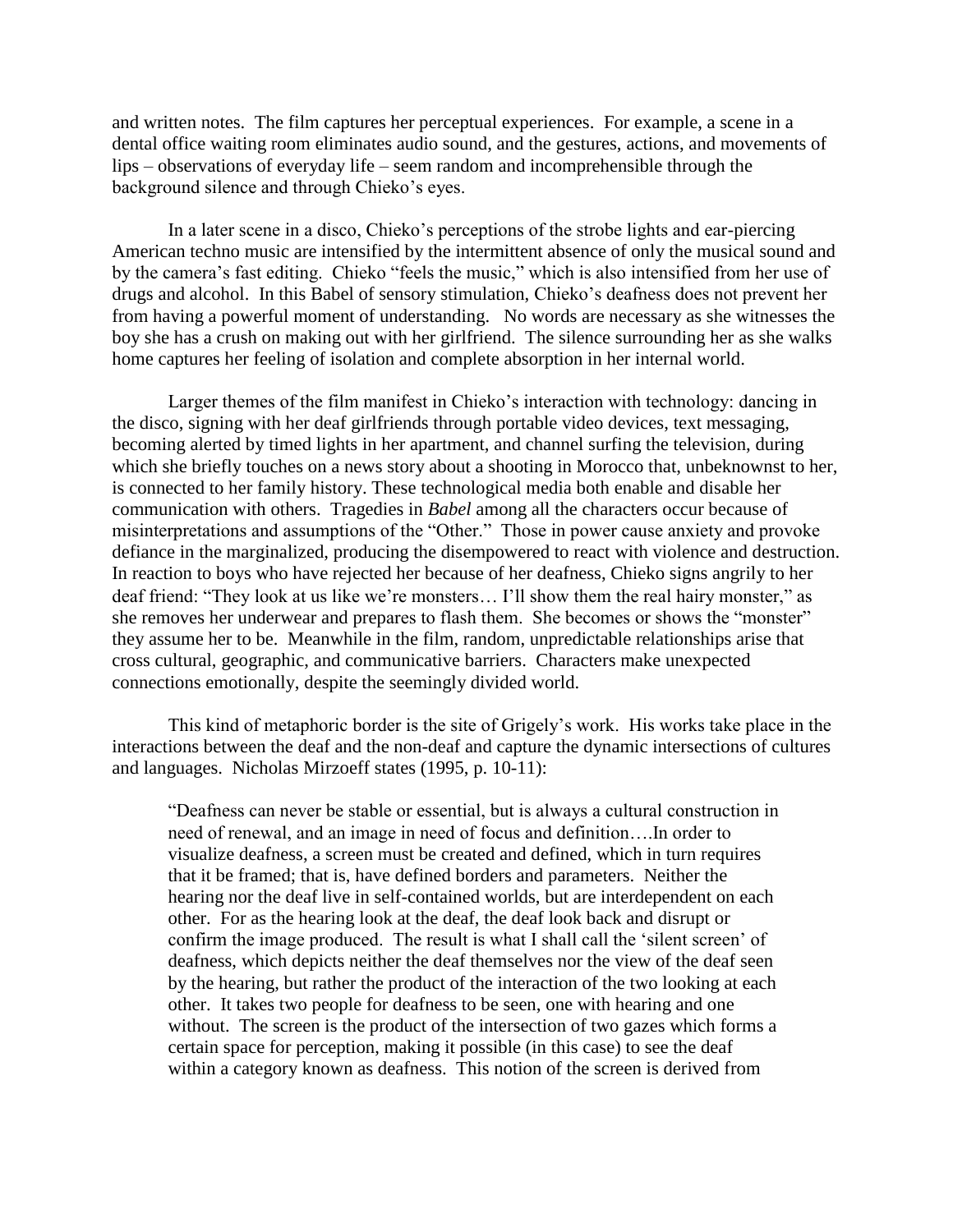that proposed by Jacques Lacan: 'the screen is the locus of mediation' between the gaze and the subject of representation."

The screen, which Mirzeoff's describes as the interaction between deaf and nondeaf worlds, pixilates in Grigely's work. His compositional frames perform and record the performances of such interfaces.

Grigely's work both documents and embodies performances. At the Barbican Art Centre in London, Grigely composed *Barbican Conversations* (1998) from exchanges with visitors whom he approached at the centre. He sampled these interactions and printed them on brochures and posters, which were redistributed throughout the Art Centre's information and communication systems. Here, the pieces document live performances and take part in multiple forms of performative exchange. Katz (2004) states that quotations and sound fragments that are decontextualized and recontextualized in digital sampling are only complete when performed, such that by nature sampling is a performative form of quotation (p. 140). One of the main tenants of performance art is the engagement of the artist's work/body with the viewer. The interactions with viewers and live audiences compose performance pieces. Because Grigely extracts the identity of individual speakers in his quotes, like how most musical sampling eviscerates any meaning attached to the original song/sound, the works are about perception of the viewer/speaker. Their main subject is the medium of conversation and the dynamics of communication rather than the specific content of the words. The viewer/listener then becomes a performer/reader and part of the performance.

With metaphorical turntables, Grigely's visual, oral, and written mixes turn the tables on conventional language and knowledge, most explicitly, but not exclusively about deafness. Darrow and Loomis (1999) note that mis- or lack of communication between deaf and nondeaf communities lead to misunderstandings and false stereotypes. But within the interfaces of cultures and languages, albeit fragmented**,** unexpected relations do occur, as they do in the film *Babel*. Connections go hand-to-paper, sign-to-sign, lips-to-eyes, alongside misconnections. Grigely's work, in highlighting and documenting the flavors, melodies, and colors of social interactions, suggest that all communication is a multimedia performance, composed of gestures, expressions, body language, and intonation. All means if communication contribute to the rhythm of seeing, speaking, performing, quoting, talking, talking back, uttering, chatting, and babeling.

**Ann Millett** received her PhD from the University of North Carolina at Chapel Hill in 2005, where she focused on modern and contemporary art history and disability studies. She is currently teaching full time for the University of North Carolina at Greensboro.

## References

Banner, F., Biggs, S., Jones, S., & Ikon Gallery. (1999). *Babel: Contemporary art and the journeys of communication*. Birmingham, UK: Ikon Gallery.

Biemiller, L. (2000, November 17). Art that pricks up your ears. *Chronicle of Higher Education* 47: 1(1), A88.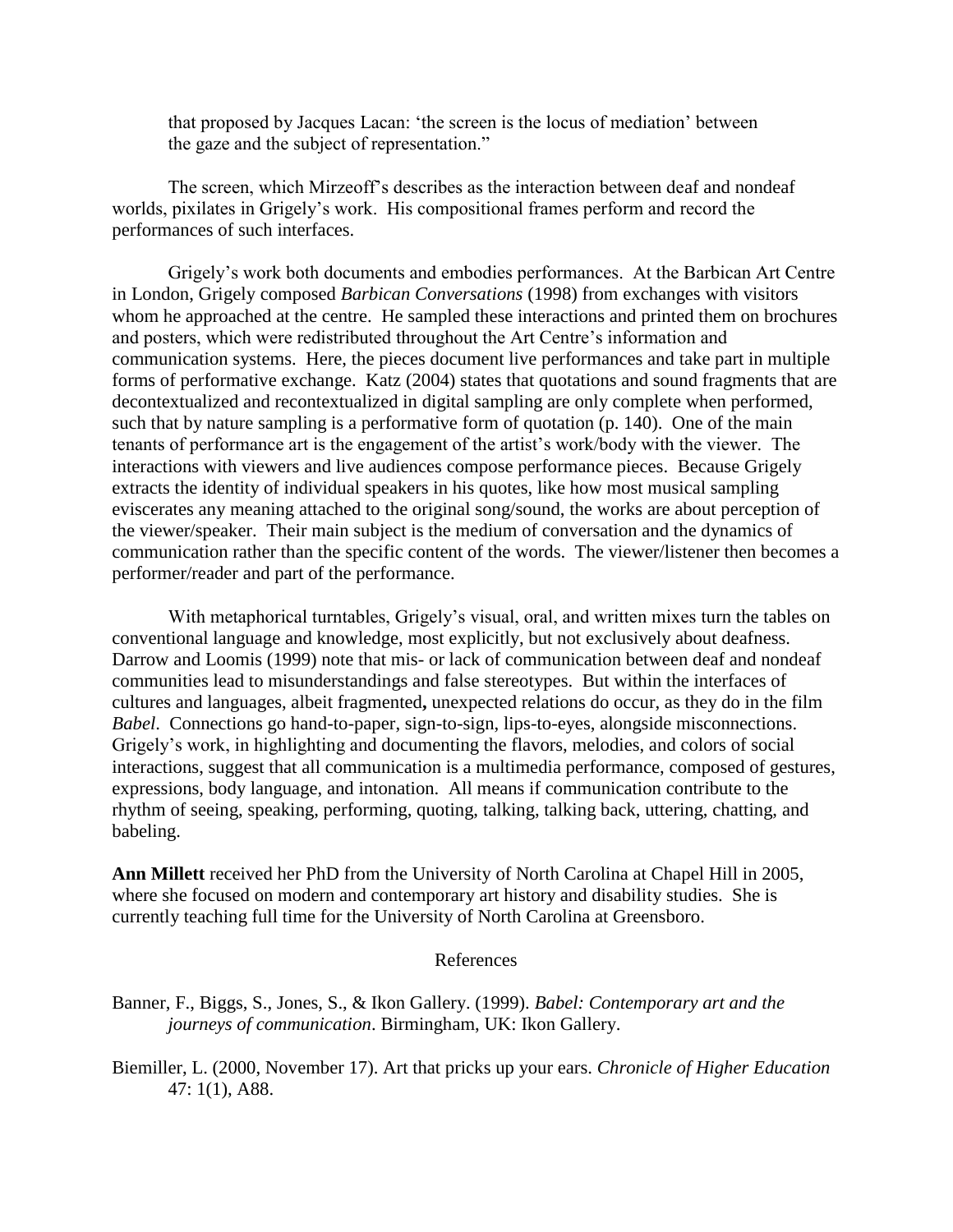- Brueggemann, B. J. (1999). *Lend me your ear: Rhetorical constructions of deafness*. Washington, D.C.: Gallaudet University Press.
- Cash, S. (2006). *New and now* (Vol. 94). Brant Publications, Inc.
- Darrow, A. (2006). The role of music in deaf culture: Deaf students' perception of emotion in music. *Journal of Music Therapy, 43*, 2-15.
- Darrow, A., & Loomis. D. M. (1999). Music and deaf culture: Images from the media and their interpretation by deaf and hearing students. *Journal of Music Therapy, 36*, 88-10.
- Davidson, M. (2002). Hearing things: The scandal of speech in deaf performance. In S. Snyder, B. J. Brueggemann, & R. Garland-Thomson (Eds.), *Disability studies: Enabling the humanities* (pp. 76-87). New York: The Modern Language Association.
- Fineman, M. (2007). Reviews 1996: Joseph Grigely at AC Project Room. Retrieved from[,http://www.artnet.com/magazine\\_pre2000/reviews/fineman/fineman7-10-96.asp](http://www.artnet.com/magazine_pre2000/reviews/fineman/fineman7-10-96.asp)
- Frank, N. (2004, May/June). Oak Park, Illinois. *Art Papers, 28*(3), 51-52.
- Gandy Gallery, The. (n.d.). Retrieved July 8, 2007, from http://www.gandy-gallery.com
- González Iñárritu, A. (Writer/Director). (2006). *Babel* [Motion picture]*.* United States: Paramount Home Entertainment.
- Grigely, J. (2006, August). Blindness and deafness as metaphors: An anthological essay. *Journal of Visual Culture, 5*(2), 227-241.
- Grigely, J. (1994). *Deaf & dumb: A tale*. New York, N.Y: J. Grigely & White Columns.
- Grigely, J. (1995). *Textalterity: Art, theory and textual criticism*. Ann Arbor: University of Michigan Press.
- Grigely, J. (2000). Postcards to Sophie Calle. In T. Siebers (Ed.), *The body aesthetic: From fine art to body modification* (pp. 17-40). Ann Arbor: University of Michigan Press.
- Grigely, J. (2003). The next Documenta should be curated by an Artist. Retrieved, 2007, from *E-Flux (Electronic Flux Corporation)*.
- Heartney, E. (2006). Joseph Grigely at Cohan and Leslie. *Art in America, 94*, 189-190.
- Kaiser, K. A., & Johnson, K. E. (2000). The effect of an interactive experience on music majors' perceptions of music for deaf students. *Journal of Music Therapy, 37*, 222-234.
- Katz, M. (2004). *Capturing sound*. Berkeley: University of California Press.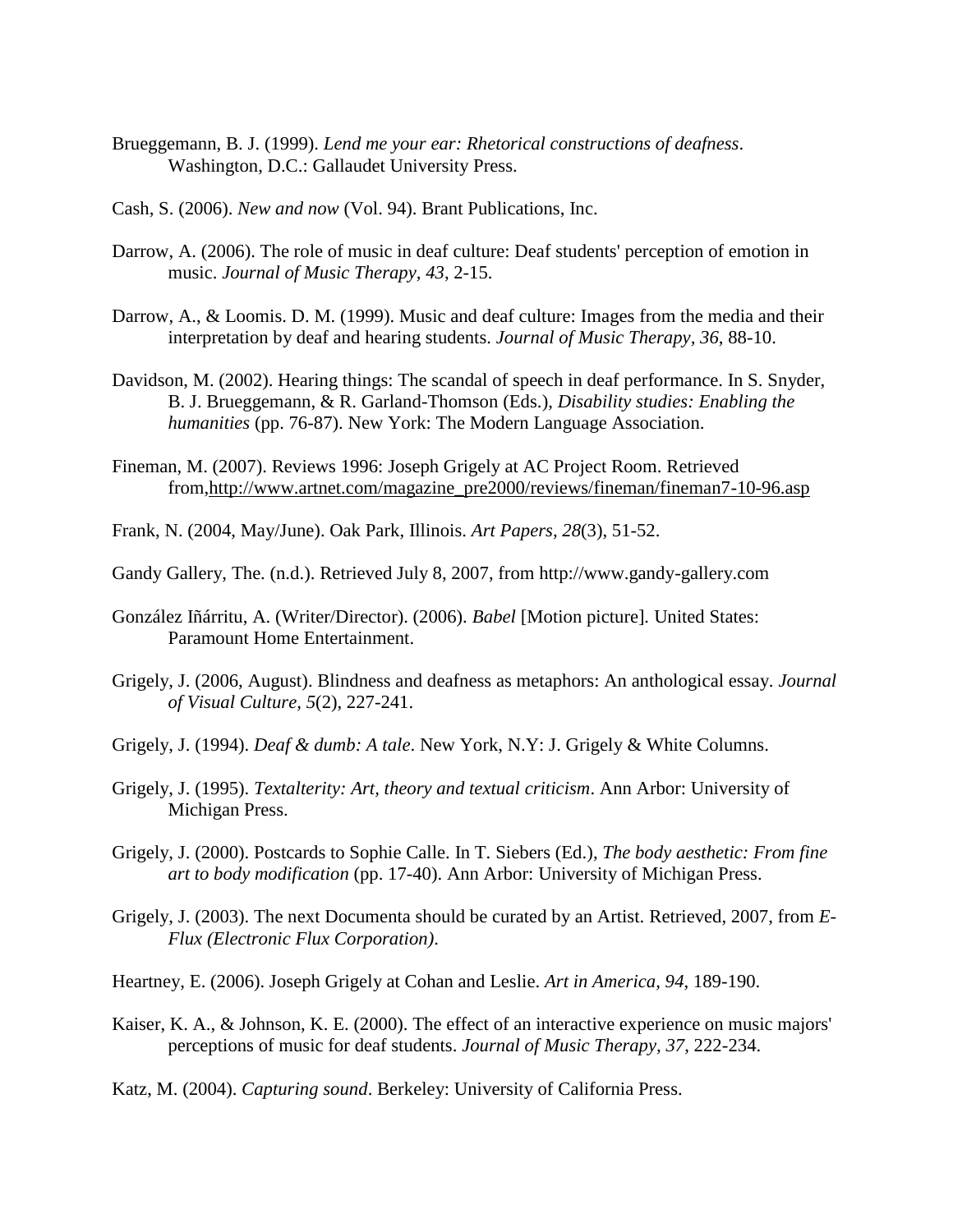- Kimmelman, M. (2001, August 31). Bits and pieces from the intersection where a deaf man meets the hearing. *New York Times*. Retrieved May 27, 2007, from http://www.nytimes.com
- Kotaji, V. (2007). Michèle Didier Gallery. Retrieved May 27, 2007, from www.micheledidier.com

Leslie and Cohan Gallery. (2007). Retrieved July 8, 2007, from http://www.cohanandleslie.com

- Mirzoeff, N. (1995). *Silent poetry: Deafness, sign, and visual culture in modern France*. Princeton, N.J.: Princeton University Press.
- Rigney, M. (2003). *Deaf side story*. Washington, DC: Gallaudet University Press.

Rubinstein, R. (1996, April). Visual voices. *Art in America, 84*, 94-101.

- Schuchman, J. S. (1988). *Hollywood speaks: Deafness and the film entertainment industry*. Urbana: University of Illinois Press.
- Scott, M. (1999-2007). Joseph Grigely: Conversations and portraits. *CIRCA art magazine*. Retrieved May 27, 2007, from http://www.recirca.com/

Stoesz, D. (2003, June). Must-see TV. *ARTnews, 102*(6), 78, 80, 82.

Williamson, A. (1999, October). Writing art. *Art Monthly, 230*, 13-17.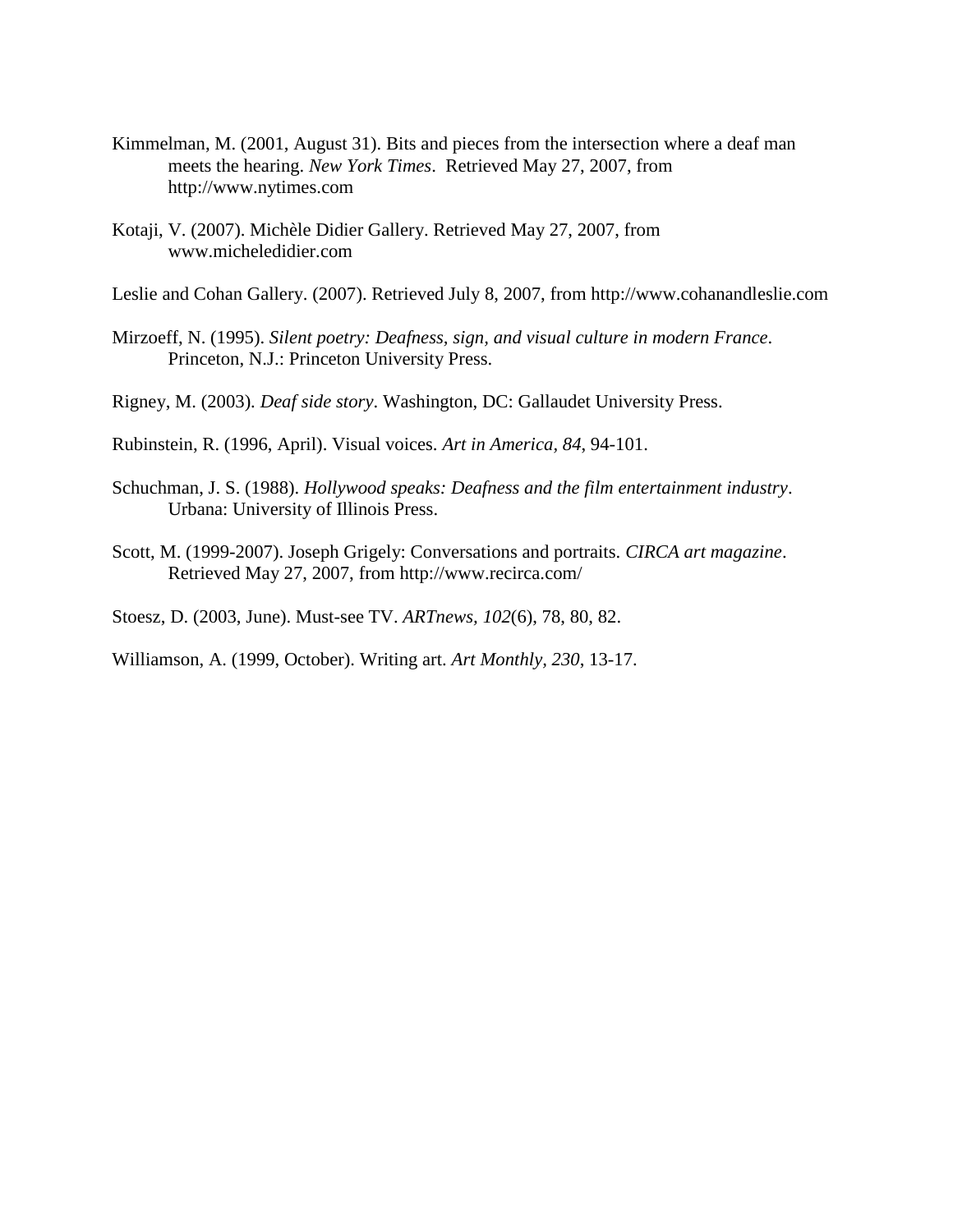## Figures



<span id="page-10-0"></span>Fig. 1: Joseph Grigely, *Remembering is a Difficult Job but Someone Has to Do It* (2005)

Fig. 2: Joseph Grigely, *Multiples* (2000)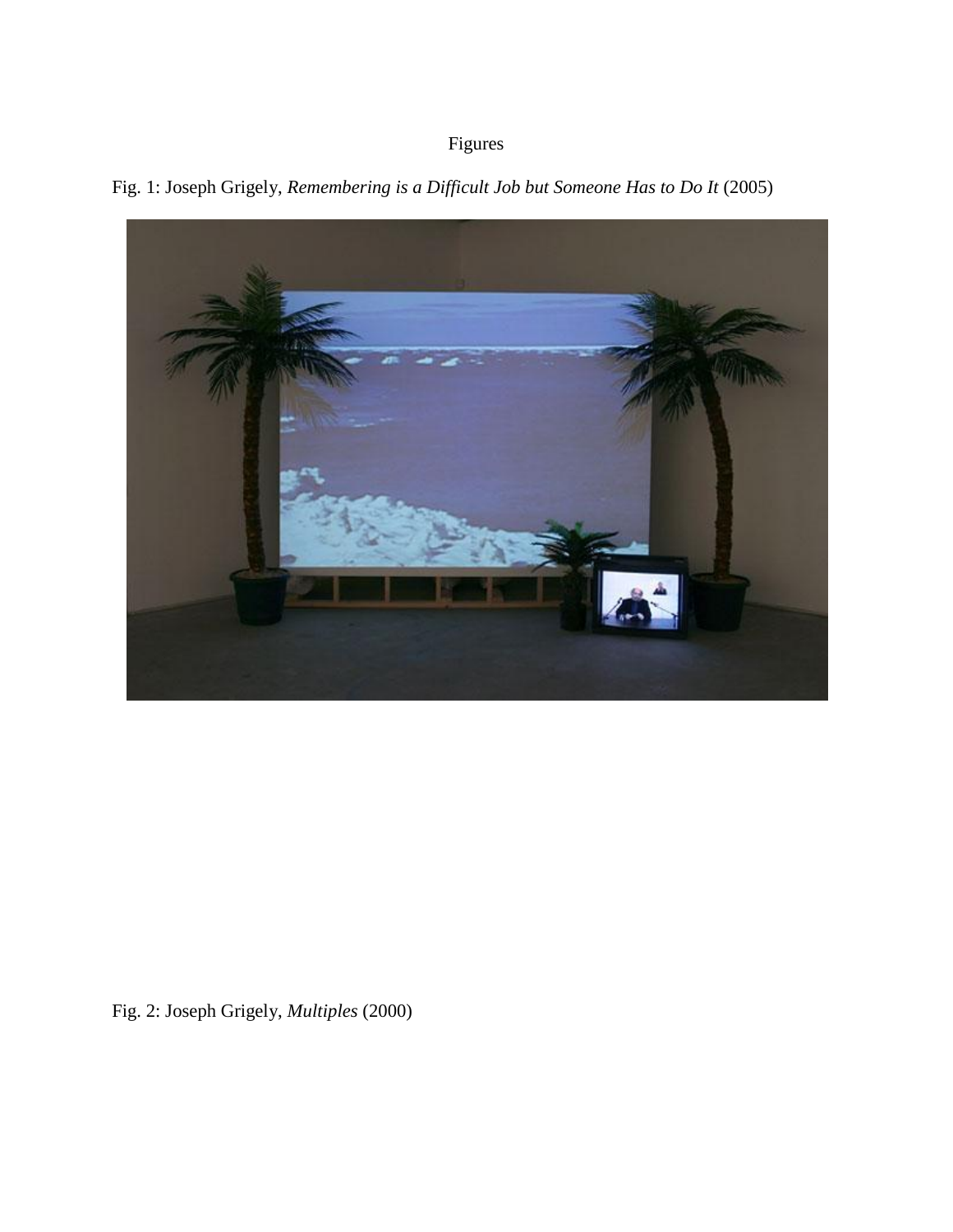

<span id="page-11-0"></span>Fig. 3: Joseph Grigely, *223 Conversations* (2005)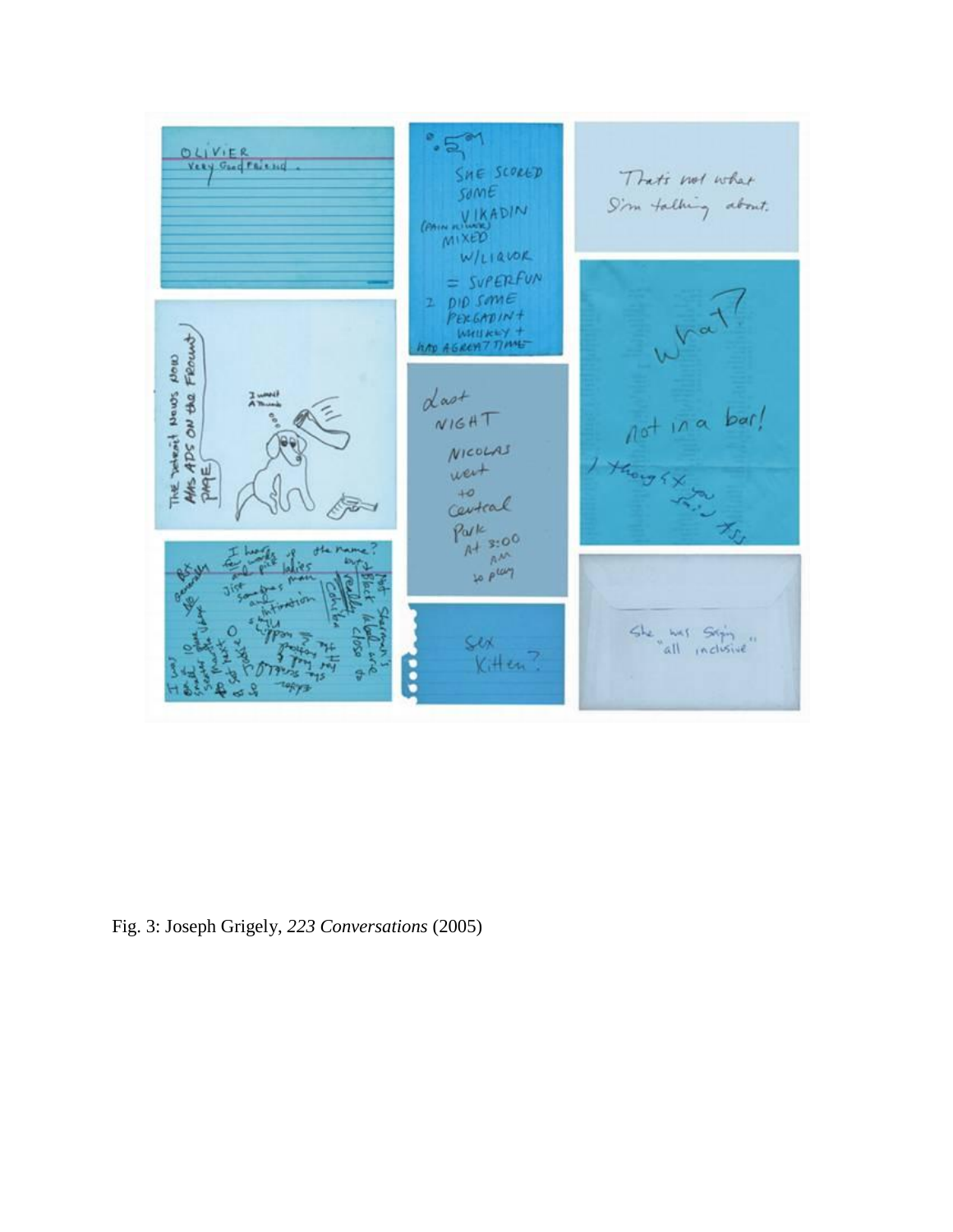

Fig. 4: Joseph Grigely, image of a Canello painting from *Vox Populi* (2003)

<span id="page-12-2"></span><span id="page-12-1"></span><span id="page-12-0"></span>

Fig. 5: Joseph Grigely, *Dog from Canaletto's Riva Degli Schiavoni* (2003)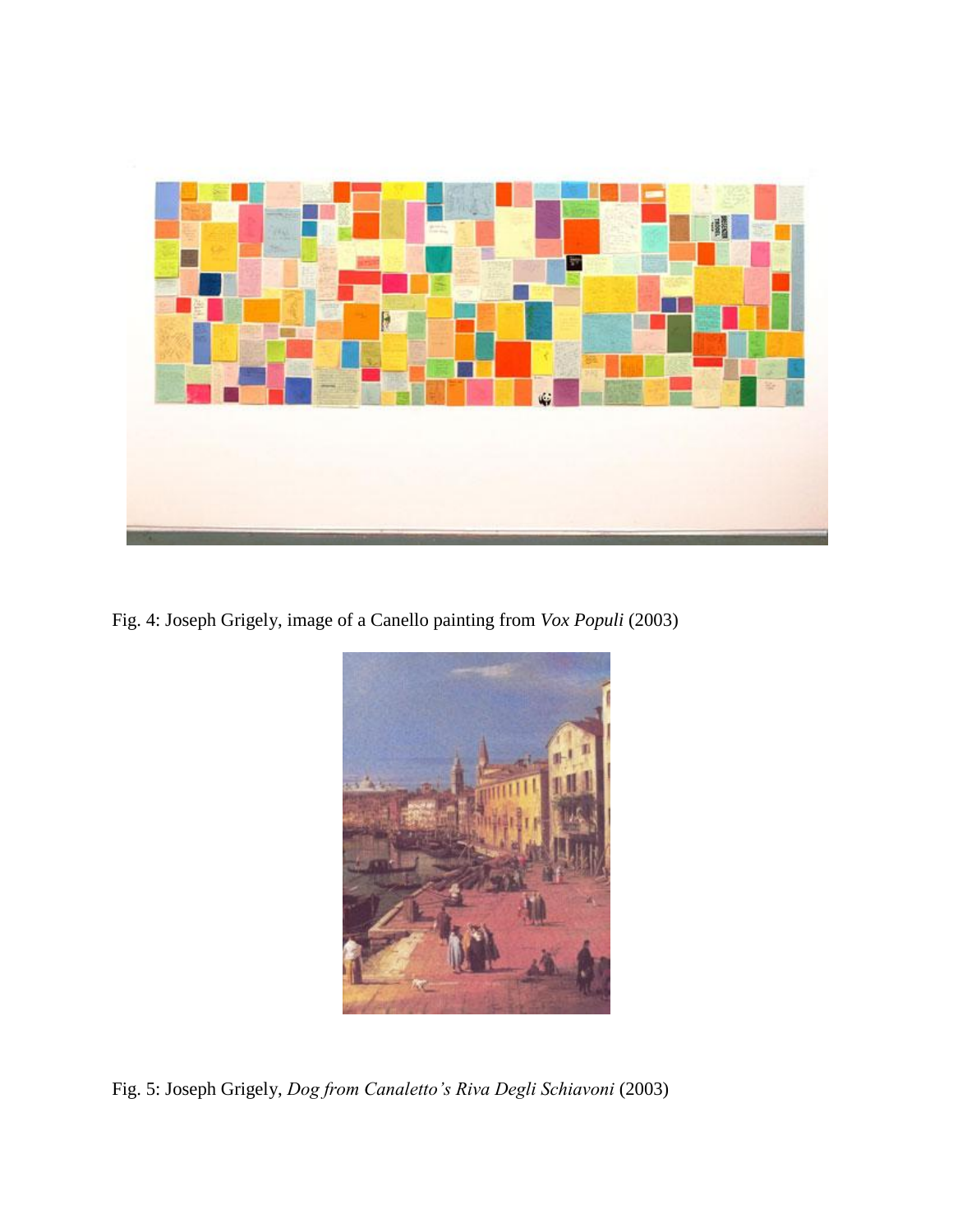

Fig. 6: Joseph Grigely, *Blueberry Surprise* (2003)

<span id="page-13-0"></span>

<span id="page-13-1"></span>Fig. 7: Joseph Grigely, detail from *Blueberry Surprise* (2003)